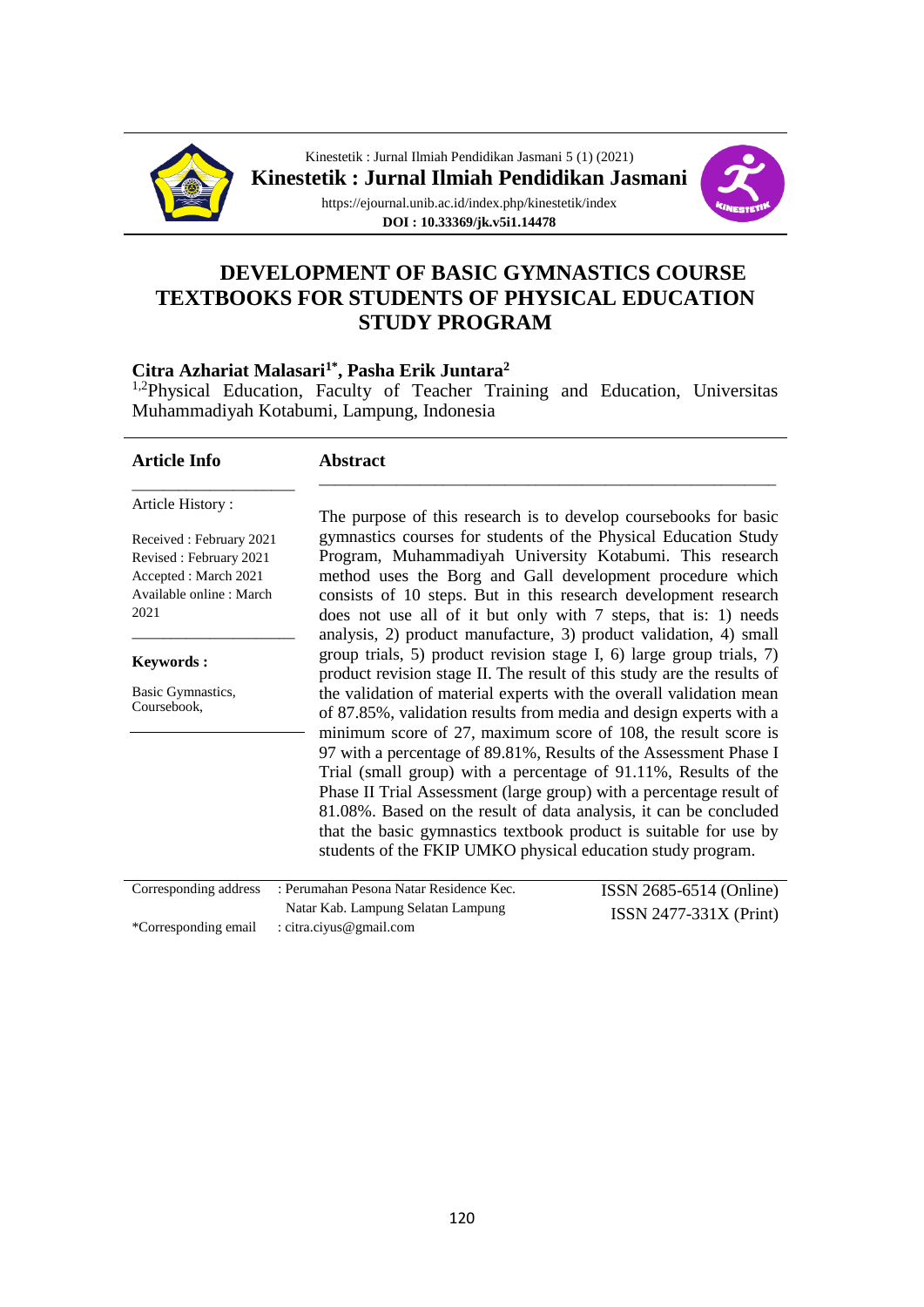## **INTRODUCTION**

In an effort to realize a fair and prosperous society the Indonesian government conducts development in all fields, including one of them is development in the field of education and sports. Development in the field of education aims to create quality Human Resources (HR), namely human resources that are knowledgeable, have skills, healthy physical and spiritual, and have a commendable attitude and behavior. While development in the field of sports aims to improve freshness and physical health, discipline, sportsmanship, achievements, and so on. Development is a programmed effort that is carried out continuously in order to maintain and improve the standard of human life both physically and mentally (Prasetyo 2015)

According to Husdarta in Setiyawan (2019), the term sport is not used in narrow competitive sports because the definition is not only an organized and unofficial set of physical activities that appear mostly in sports but also in basic forms such as gymnastics and physical fitness training. The development of sports today has made a positive contribution to improving public health. Health is very important for humans, because without good health every human being will find it difficult to carry out their daily activities. In addition, sports can also scent the name of the nation in the international world. This shows that coaching in the field of sports can not be ignored because it has a very large role in realizing the ideals of national development. Sport coaching is something that cannot stand alone, therefore sports coaching must be carried out properly so that in national development it has a very important role (Widowati 2015)

The development of sports has the scope to carry out a training, as stated in article 17 it is explained that the scope of sports includes activities, a) educational sports, b) recreational sports, and c) achievement sports (Okilanda 2018). One of the sports scopes organized through a process education is sports education. Educational sports are physical education and sports which are carried out as part of a regular and continuous educational process to gain knowledge, personality, skills, health and physical fitness (Lauh 2016).

Muhammadiyah Kotabumi University is the only university in Kotabumi, precisely in North Lampung Regency, Lampung Province. UMKO consists of 4 Faculties and 11 study programs that have been accredited by BAN PT, including the physical education study program. Later it is hoped that graduates can transfer the knowledge that has been obtained from the lecture process. One of the subjects that must be followed by students in the Education Study Program Physical namely basic gymnastics. According to Paject in Titting, Fellyson, Hidayah, Taufik, Pramono (2016), explains "Gymnastics requires a great diversity of movements: transition from dynamic and static elements and vice versa, frequent changes of the body position in space ".

The term gymnastics originates from the English "Gymnastic" in the original language is a loanword from the Greek "Gymnos" which is means naked, while the goal of Gymnastics is increasing endurance body, strength, flexibility, agility, coordination, as well as body control (Widowati and Rasyono 2013). Cholid et al. (2020) explain, Basic Gymnastics is a movement gymnastics and a wide range of movements involves elements of strength, flexibility, balance and coordination elements. Hidayat in Sitepu, Nasution, and Ibrahim (2019)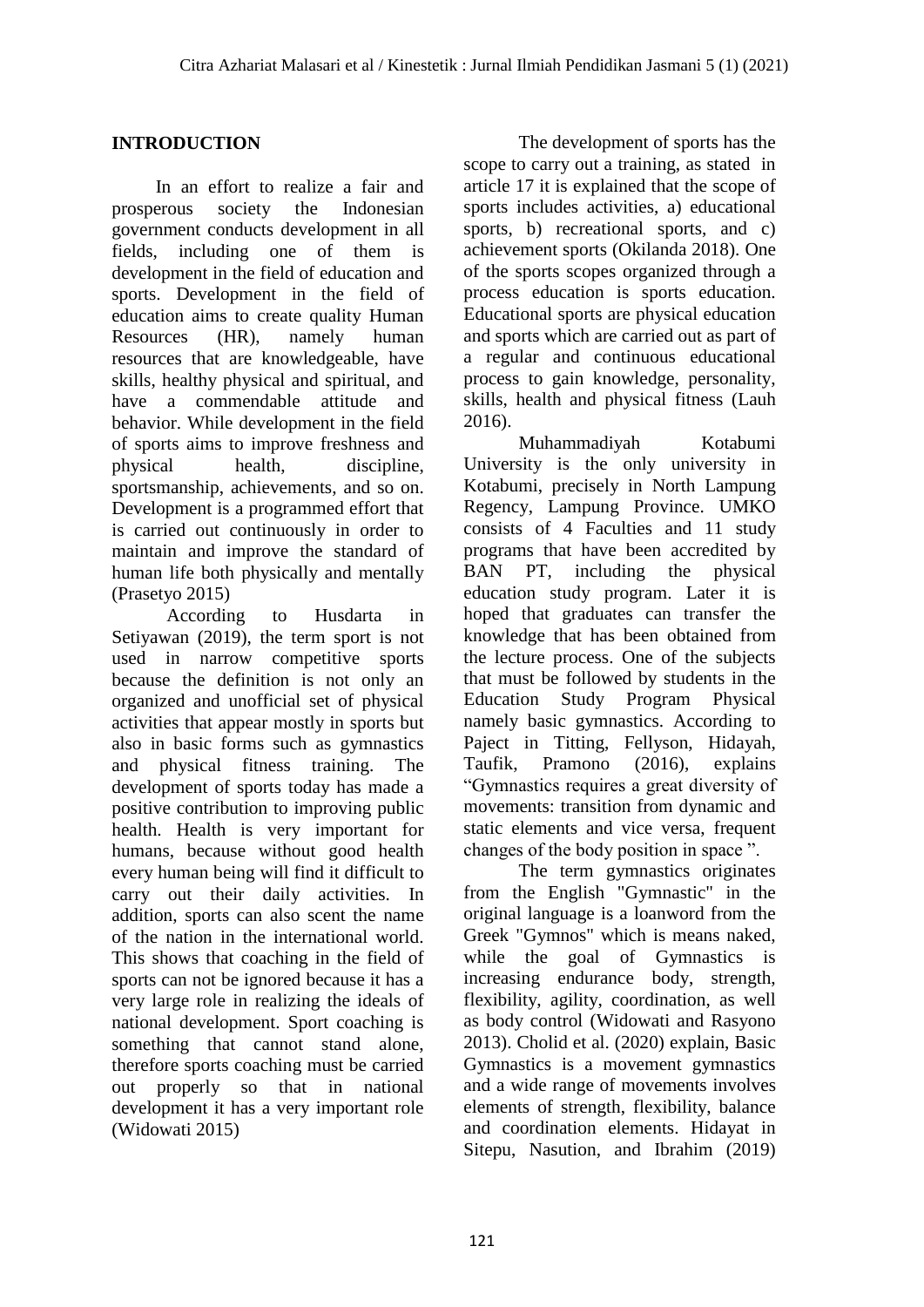argues that gymnastics is a body exercise that is deliberately selected and constructed, carried out consciously and planned, systematically arranged with the aim of increasing physical fitness, developing skills and instilling mental values of spirulina. According to Daryanto in Wahyu Heny Kartika Sari, Tatok Sugiarto (2016), Gymnastics is "exercise with certain movements, such as stretching, moving, and stretching limbs". Meanwhile, according to Prasetyo (2015) "gymnastics is a sport that requires flexibility and good coordination between limbs". Based on the above statement, it can be concluded that gymnastics is an activity that relies on physical activity that is useful for developing physical components and mobility that are arranged systematically and planned to achieve a certain goal.

Based on observations and observations on the implementation of basic gymnastics courses in the Physical Education Study Program of Muhammadiyah University Kotabumi conducted, researchers found several sources of problems in learning basic gymnastics courses, namely: 1) students do not have a basic gymnastics course textbook so that in the learning process, especially psychomotor learning students find it difficult to perform motion skills, 2) in cognitive learning students feel bored because they can only get information from lecturers so that it invites lack of enthusiasm in students, 3) various other conditions that do not support the learning process.

Another basis for the implementation of basic gymnastics course textbooks is through the analysis of the needs of researchers through the filling of questionnaires distributed to 14 students of the Physical Education Study Program of Muhammadiyah University Kotabumi. From the data obtained the following conclusions: (1) student majority have problems about the absence of teaching books prepared by lecturers so that students feel difficulty in learning,(2) the majority of students in attending basic gymnastics lectures, especially when demonstrating imperfect skills, (3) the majority of students agree with the holding of teaching books in accordance with basic gymnastics courses. While the results of needs analysis with lecturers do not have a selfmade teaching book.

Basic gymnastics courses that contain pure knowledge about the process of gymnastics exercises in addition to serving as a basic science in training and training also contribute in supporting the capacity of graduates when becoming a teacher in school, especially in school there are also extracurricular activities in the field of sports groups (Sitepu et al. 2019). Basic gymnastics courses are more dominant in learning motion skills so that some lecturers do not attach importance to basic gymnastics learning in terms of cognitive, this will impact students not gaining knowledge, therefore in learning variations of learning are needed so that students in practicing psychomotor more smoothly and the movement is correct. Therefore, it is necessary to have a teaching book as a guide and also the handle of a lecturer to provide learning. Stated that learning using textbooks can make it easier learning process so as to help the achievement of participant competence completeness students.

Febrianto and Puspitaningsih (2020) said that the existence of textbooks as a medium and or source of student learning in lectures are essentially to make it easier for them to learn. Be known together that the learning process occurs both directly and indirectly. Learn directly means that students interact with lecturers. Meanwhile, learning is indirect meaning that students actively interact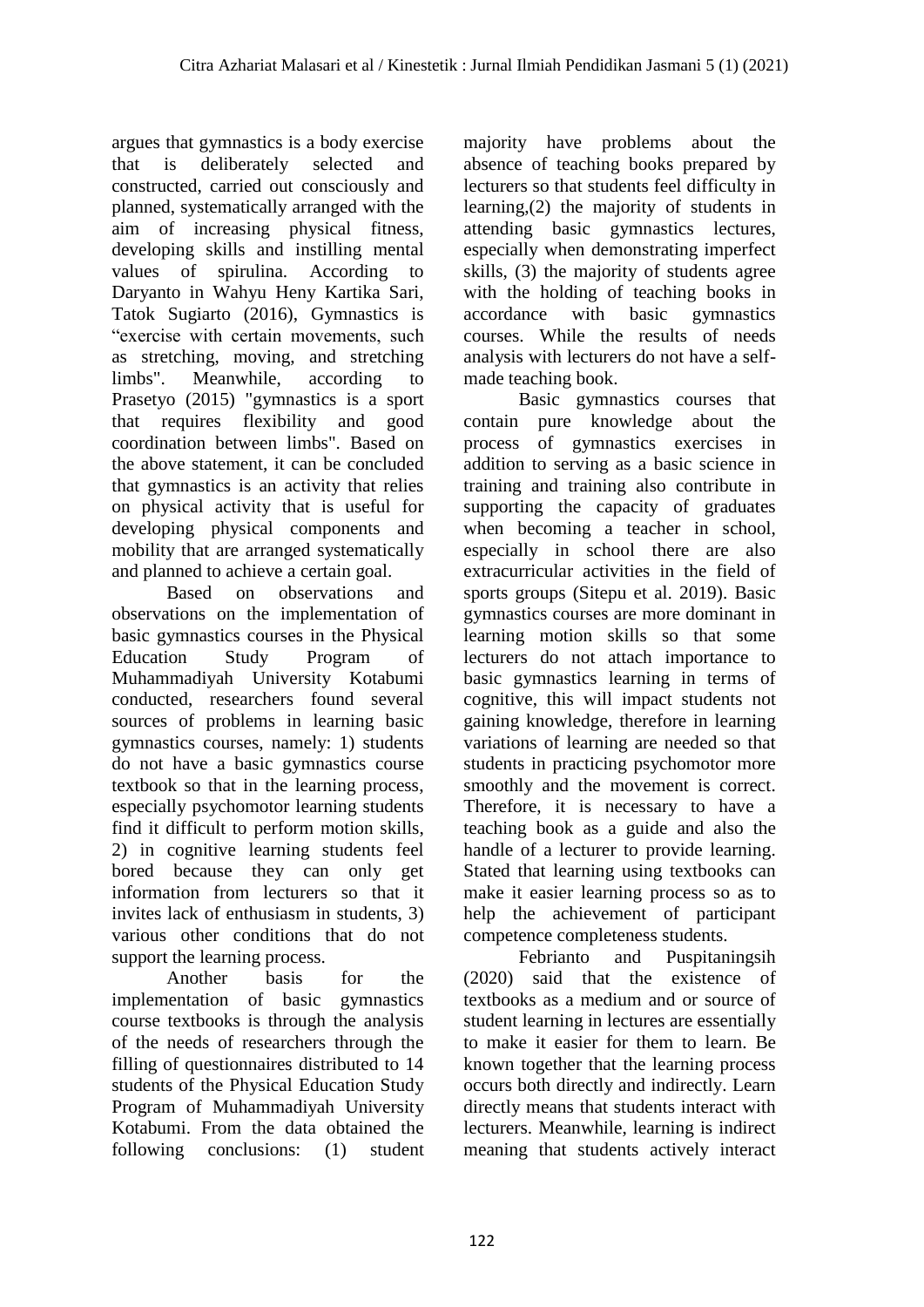with media or other learning sources support lectures. According to Aris and Mu'arifuddin (2020), textbooks are one of the supporting media for a lecturer in providing knowledge knowledge to students.

This teaching book is expected to be a solution to basic problems related to the lack of availability of basic gymnastics learning resources as well as the development of teaching materials for students of physical education study program FKIP UMKO can help them in attending lectures. The products produced in this study are in the form of basic gymnastics teaching books. Surahman and Yeni (2019) explain that textbooks provide great benefits in activities teaching and learning because in this case textbooks help students in solve the problem.

# **METHODS**

This type of research is Research & Development or development research that refers to the concept of Borg and Gall dalam Surahman and Yeni (2019), This study has produced results and tests the effectiveness of products that have been made by researchers. The purpose of the implementation of this research is not to test the theory or formulate but in this case to develop effective results to be used for universities and other institutions. The subject of the study was a physical education student. The test subjects were 14 students. The development of research does not use entirely but only with 7 steps namely 1) needs analysis, 2) product creation consisting of the preparation of material preparation, interactional, books, and evaluation tools, 3) product validation consisting of media experts, learning experts, 4) small group trials using subjects of 6-12 people, interview data, observation, and kousioner collected and

analyzed, 5) revision of phase I products, 6) large group trials using subjects 30- 100. 7) revision of product phase II.

The poll assessment refers to the Likert scale with 4 choices of answers. The answer options are 4, 3, 2, 1. For expert validation sheets of media and learning design whose assessment indicators include on the feasibility of kegrafikan consists of a) book size b) book cover design, and c) the design of the contents of the book consisting of paragraph layout, images, and colors. As for student response sheets obtained data from individual trials, small group trials, and large group trials that include; presentation of materials and benefits. This development research uses descriptive percentage data analysis techniques to help the processing of the value of the questionnaire obtained from the dissemination of questionnaires to learning media experts, learning experts, and students of the Physical Education Study Program FKIP Universitas Muhammadiyah Kotabumi.

# **RESULT**

The results of this study began with the analysis of needs, validation of learning materials experts, validation of media and design experts, trials of stage I (small groups), trials of phase II (large groups). The needs analysis was obtained from the interview of researchers with the Head of The Study Program of FKIP UMKO and researchers also conducted an analysis of the needs obtained from students who attended basic gymnastics courses in the form of questionnaires of a book needs developing. The results of the needs analysis can be seen in the following table.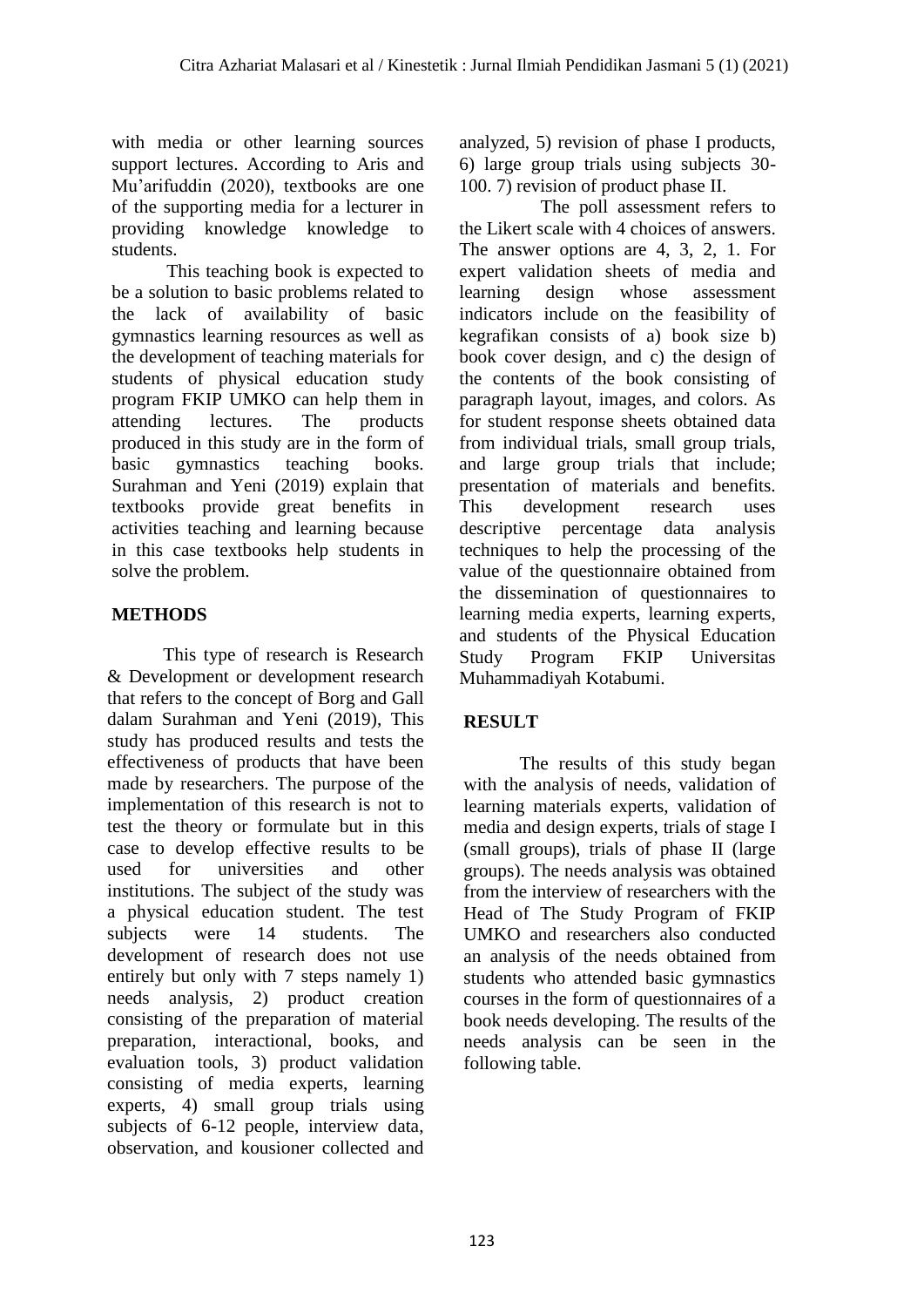8. Evaluation presented in basic<br>gymnastics lectures with gymnastics lectures

97%, 100% 80%

**Table 1.** Needs Analysis

| No. | Component                   | <b>Findings</b>                                                     | cognitive<br>acquisition<br>97%,<br>100%<br>affective,<br>100% |
|-----|-----------------------------|---------------------------------------------------------------------|----------------------------------------------------------------|
| 1.  | The results of              | 1. Never before, due to the                                         | 80%<br>psychomotor,<br>and                                     |
|     | interviews with             | limited number of lecturers                                         | character                                                      |
|     | researchers with            | conducting<br>research<br>on                                        | 9. Questions presented by the                                  |
|     | the Head of the<br>Physical | textbook development. And this<br>new lecturer research will carry  | lecturer when taking the exam                                  |
|     | Education Study             | out development research                                            | with the acquisition of 100%<br>description                    |
|     | Program, FKIP               | 2. Very good, because this is a                                     | 10. The need to provide                                        |
|     | <b>UMKO</b>                 | motivation for other lecturers to                                   | homework<br>assignments<br>1S                                  |
|     |                             | be able to develop themselves                                       | obtained 81.67%                                                |
|     |                             | better. There will also be                                          | Students<br>11.<br>that<br>agree                               |
|     |                             | textbooks<br>written<br>the<br>by<br>UMKO Physical                  | textbooks are made by lecturers                                |
|     |                             | Education<br>Study Program                                          | who teach basic gymnastics<br>with 100% acquisition            |
|     |                             | 3. Students use books, journals,                                    | 12. Students agree to develop                                  |
|     |                             | e-books, etc. but the textbooks                                     | textbooks by lecturers who                                     |
|     |                             | are not written by the lecturers                                    | teach campus subjects with                                     |
|     |                             | who are here.                                                       | 100% acquisition                                               |
|     |                             | 4. Very limited because it is<br>very difficult to buy books,       | Source: 2020 research data                                     |
|     |                             | especially in the library books                                     |                                                                |
|     |                             | are still limited                                                   | Table 2. Data evaluation of media and                          |
|     |                             | 5. As I said earlier, books in the                                  |                                                                |
|     |                             | library are very limited, so it is                                  | design experts                                                 |
|     |                             | difficult for lecturers to find<br>books that are in accordance     |                                                                |
|     |                             | with the RPS to be taught                                           | Min<br><b>Validity</b><br>Max Result                           |
|     |                             | Overall there are<br>6.<br>no                                       | Percentage<br>No Expert<br>Score<br>Score score<br>Level       |
|     |                             | obstacles, but students cannot                                      | Very                                                           |
|     |                             | be creative in looking for                                          | valid,                                                         |
|     |                             | textbooks, only expecting the                                       | Media<br>usable                                                |
|     |                             | material presented by<br>the<br>lecturer                            | 27<br>108<br>1<br>and<br>97<br>89,81%<br>but                   |
|     |                             | 7. Yes, it is certain, planning                                     | Design<br>needs a                                              |
|     |                             | will be carried out this year                                       | small<br>revision                                              |
|     |                             | because there is already a                                          |                                                                |
|     |                             | roodmap<br>of<br>research<br>on                                     |                                                                |
|     |                             | research that has produced<br>textbooks, one of them                | Based on table 2 above which is                                |
|     |                             | 8. Very less because it is seen                                     | validation of media and design<br>the                          |
|     |                             | from the library attendance list                                    | experts with a minimum score of 27, a                          |
|     |                             | for Physical Education students.                                    |                                                                |
|     | The results<br>of           | 1. Students are happy with the                                      | maximum score of 108, a yield score of                         |
|     | needs<br>the                | learning process of basic                                           | 97 with a percentage of 89.81% with the                        |
|     | analysis<br>οf              | gymnastics in lectures, the                                         | validity level is Very Valid, can be used                      |
|     | students of the<br>Kotabumi | percentage is 95.83%<br>Students do not have<br>2.                  | but needs a small revision. In the opinion                     |
|     | Muhammadiyah                | textbooks for basic gymnastics                                      |                                                                |
|     | University                  | courses with a percentage of                                        | of Prihatmojo and Rohmani (2020)                               |
|     | Physical                    | 99.17%                                                              | design revisions were made to correct                          |
|     | Education study             | 3.<br>Students<br>assess<br>that                                    | deficiencies in the aspects being assessed.                    |
|     | program through<br>given    | textbooks really need to be used<br>in the basic gymnastics lecture |                                                                |
|     | a<br>questionnaire          | process with a gain of 97.50%                                       |                                                                |
|     |                             | 4. Students strongly agree with                                     | Validation of learning materials is                            |
|     |                             | making textbooks for basic                                          | done by two lecturers who teach basic                          |
|     |                             | gymnastics courses in the                                           |                                                                |
|     |                             | lecture<br>process<br>with<br>a                                     | gymnastics courses, namely: 1) Hilda                           |
|     |                             | percentage of 100%                                                  | Oktri Yeni, S.Pd, M.Pd as Lecturer of                          |
|     |                             | 5. The need for variations in<br>basic gymnastics subject matter    | Physical Education Health and Recreation                       |
|     |                             | with a gain of 97.50%                                               | University,<br>Karimun<br>2)<br>Africo                         |
|     |                             | Textbooks<br>6.<br>for<br>basic                                     |                                                                |
|     |                             | gymnastics courses need to be                                       | Ramadhani, M.Pd Lecturer of Physical                           |
|     |                             | adjusted to the needs on campus                                     | Education University of Muhammadiyah                           |
|     |                             | with 100% acquisition                                               | Kotabumi. The results of data validation                       |
|     |                             | 7. Basic gymnastics textbooks<br>are very useful for students with  |                                                                |
|     |                             | a gain of 95.83%                                                    | conducted<br>by 2 lecturers<br>basic<br>in                     |
|     |                             |                                                                     |                                                                |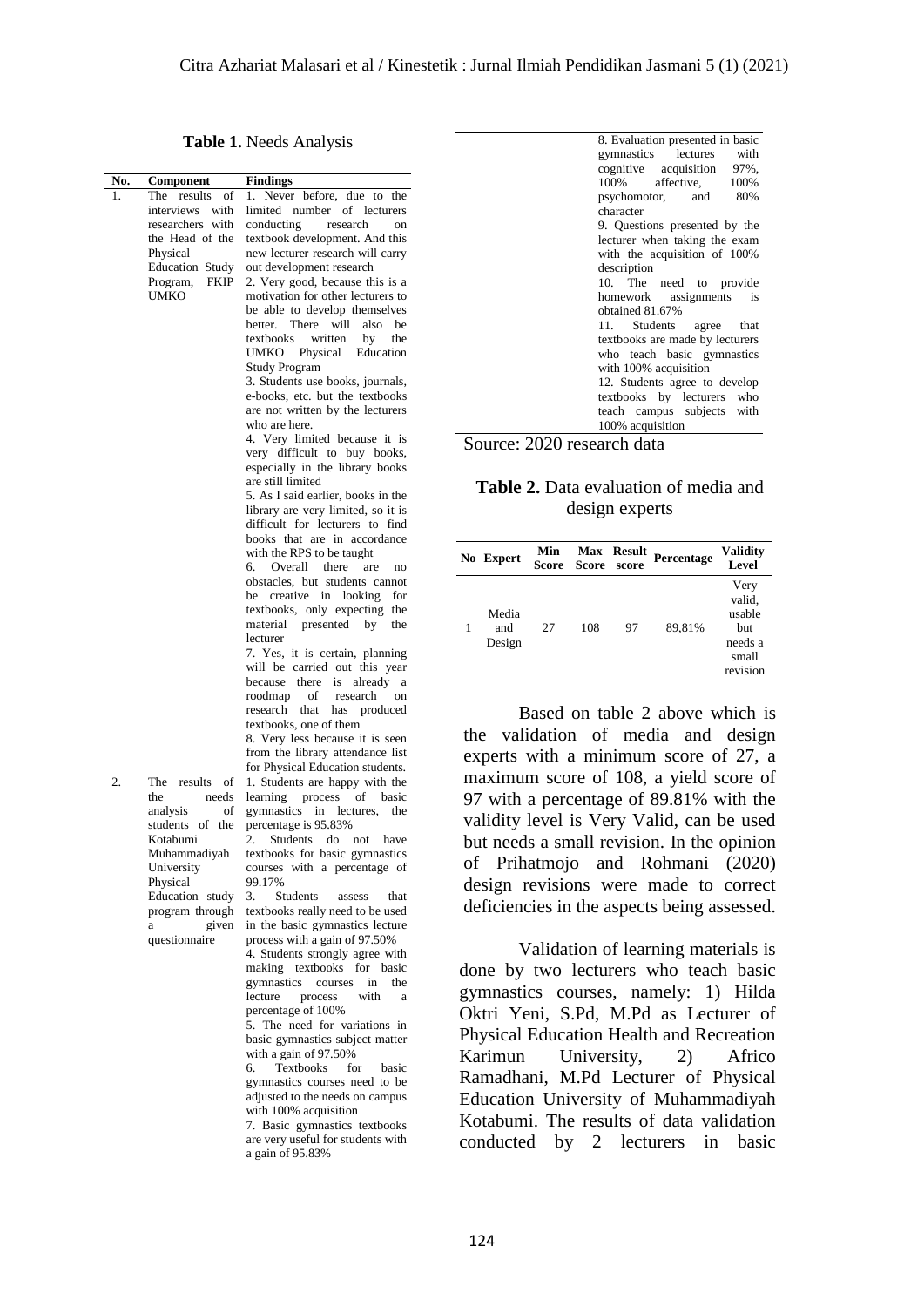gymnastics learning materials are as follows:

**Table 3.** Material Expert Evaluation Result Data

| <b>Exper</b><br>t                                         | <b>Assessed</b><br><b>Aspects</b>                                             | Min<br>Score | Max.<br>Score | <b>Resul</b><br>t<br>score | Per<br>cent<br>age | <b>Validity</b><br>Level                                               |
|-----------------------------------------------------------|-------------------------------------------------------------------------------|--------------|---------------|----------------------------|--------------------|------------------------------------------------------------------------|
| Learni<br>ng<br>Mater<br>ials<br>Exper<br>ts $1$<br>and 2 | Accuracy<br>and<br>Correctne<br>ss of<br>Materials<br>(Content<br>Feasibility | 42           | 168           | 149                        | 88,6<br>9%         | Very<br>Valid,<br>usable<br>but<br>needs a<br>small<br>revision        |
|                                                           | Learning<br>Support<br>Materials<br>(Presentatio)<br>n<br>Feasibility)        | 28           | 112           | 100                        | 89,2<br>9%         | Very<br>Valid.<br>usable<br>but<br>needs a<br>small<br>revision        |
|                                                           | Language<br>Assessme<br>nt                                                    | 26           | 104           | 89                         | 85,5<br>8%         | Very<br>Valid,<br>usable<br>but<br>needs a<br>small<br>revision        |
| 87,8<br>Average<br>5 %                                    |                                                                               |              |               |                            |                    | Very<br>Valid.<br>usable<br><b>but</b><br>needs a<br>small<br>revision |

Based on table 3 above, the validation results of learning material experts obtained the results of the overall validation average of 87.85 % with the validity level is very valid, can be used but needs a small revision.

The trial of phase I (small group) in students of FKIP UMKO program was conducted with the number of students as many as 6 people, as for the results of data validation conducted as follows:

**Table 4.** Phase I Trial Result Data (Small Group)

| Compone<br>nts |   | Scor Scor | Min Max Resul | <b>Percentag Validity</b><br>e | Level |
|----------------|---|-----------|---------------|--------------------------------|-------|
|                | е | e         | score         |                                |       |

|         |    |    |     |        | Very    |
|---------|----|----|-----|--------|---------|
|         |    |    |     |        | Valid.  |
| Phase I |    |    |     |        | usable  |
| Trial   |    |    |     |        | but     |
|         | 18 | 72 | 656 | 91,11% | needs   |
| (Small  | 0  | 0  |     |        | a       |
| Group)  |    |    |     |        | small   |
|         |    |    |     |        | revisio |
|         |    |    |     |        | n       |
|         |    |    |     |        |         |

Based on table 4 above, the validation results of phase I trial (small group) with a minimum score of 180, a maximum score of 720, a result score of 656 with a percentage of 91.11% with a validity level is very valid, can be used but needs a small revision.

The trial of phase II (large group) in students of FKIP UMKO study program was conducted with the number of students as many as 30 people, as for the results of data validation conducted as follows.

**Table 5.** Phase II Trial Result Data (Large Group)

| Compo<br>nents                         | Min<br>scor<br>e | Max<br>score | <b>Result</b><br>score | Percentage | <b>Validit</b><br>v Level                                       |
|----------------------------------------|------------------|--------------|------------------------|------------|-----------------------------------------------------------------|
| Phase<br>II Trial<br>(Large)<br>Group) | 90<br>0          | 360          | 3279                   | 81,08%     | Very<br>Valid,<br>usable<br>but<br>needs a<br>small<br>revision |

Based on table 5 above, the validation results of phase II trial (large group) with a minimum score of 900, a maximum score of 3600, a result score of 3279 with a percentage of 81.08% with a validity level is very valid, can be used but needs a small revision.

#### **DISCUSSION**

Based on the analysis, the validation result from the material expert with the overall validation average result is 87.85% with a very validity level. , the validation results of media and design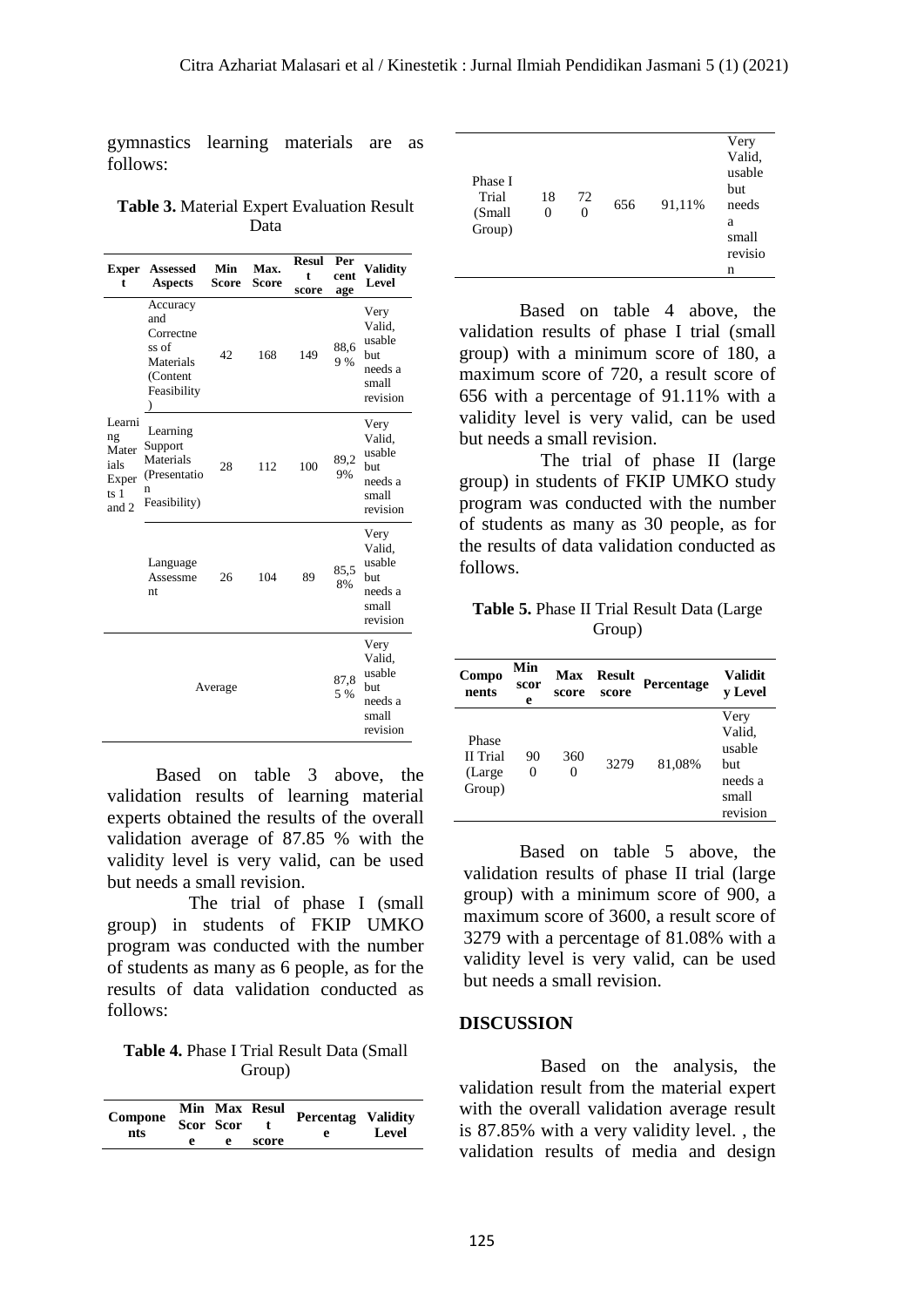experts with a minimum score of 27, a maximum score of 108, a result score of 97 with a percentage of 89.81% with a very validity level., The results of the Trial Assessment phase I (small group) with a percentage result of 91.11% with a validity level is very valid., the Results of the Trial Assessment phase II (large group) with a percentage result of 81.08% with a validity level is very valid. Based on the results of the above research the whole basic gymnastics textbook developed is good and feasible and can used after revisions in accordance with the suggestions and comments of material experts and experts media and design, this is in accordance with the opinion according to Fidiastuti & Rozhana in Sanusi, Surahman, and Yeni (2020), the results of development products in the form of textbooks that have been revised based on comments and validator suggestions aim to improve textbooks, so that the use of textbooks becomes more efficient, effective and communicative to readers, while paying attention to goals compilation of textbooks.

The development of textbooks for basic gymnastics courses for students of the FKIP UMKO physical education study program can be used by students for the learning process of basic gymnastics and also for gymnastics lecturers as guidelines for the preparation of lecture teaching materials.The use of textbooks is needed by students to be able to study the entire learning material, and students can learn more detailed theories by reading this textbook, this is in line with the opinion of Surahman and Yeni (2019) which states that textbooks provide great benefits in learning activities. teaching because in this case textbooks help students in solving problems. Therefore a student must have a textbook to be able to solve learning problems in theory so that students have good abilities in learning

materials, especially in basic gymnastics courses.

## **CONCLUSION**

Based on the results of research on the development of basic gymnastics teaching books for students of the study program FKIP UMKO has produced a product of teaching books that can already be used by students on basic gymnastics courses. This product has been validated by material experts and media and design experts as well as in students with phase I trials (small groups) and phase II trials (large groups) with a validity level that is very valid, can be used but needs a small revision.

### **ACKNOWLEDGEMENT**

We would like to thank the Directorate General of Strengthening Research and Development of the Ministry of Research, Technology and Higher Education who has provided a very useful research fund in this research, to the Rector of Muhammadiyah University Kotabumi, Dekan of FKIP Universitas Muhammadiyah Kotabumi, Chairman of PPPM University of Muhammadiyah Kotabumi, Fadli Surahman, S.Pd, M.Pd, Hilda Oktri Yeni, S.Pd, M.Pd, and to all parties who have helped until this paper is completed.

### **REFERENCES**

- Aris, Tria, and Moh Ali Mu'arifuddin. 2020. "Pengembangan Buku Ajar Bola Basket Untuk Mahasiswa." Jendela Olahraga 5(2):62–69.
- Cholid, Abd, Program Magister, Pendidikan Jasmani, Pascasarjana Universitas, Pgri Adi, and Buana Surabaya. 2020. "Pengembangan Model Pembelajaran Kerjasama Tim Dalam Efektivitas Penguasaan Gerakan Senam Dasar Prestasi Volume 1 Nomor 1 Tahun